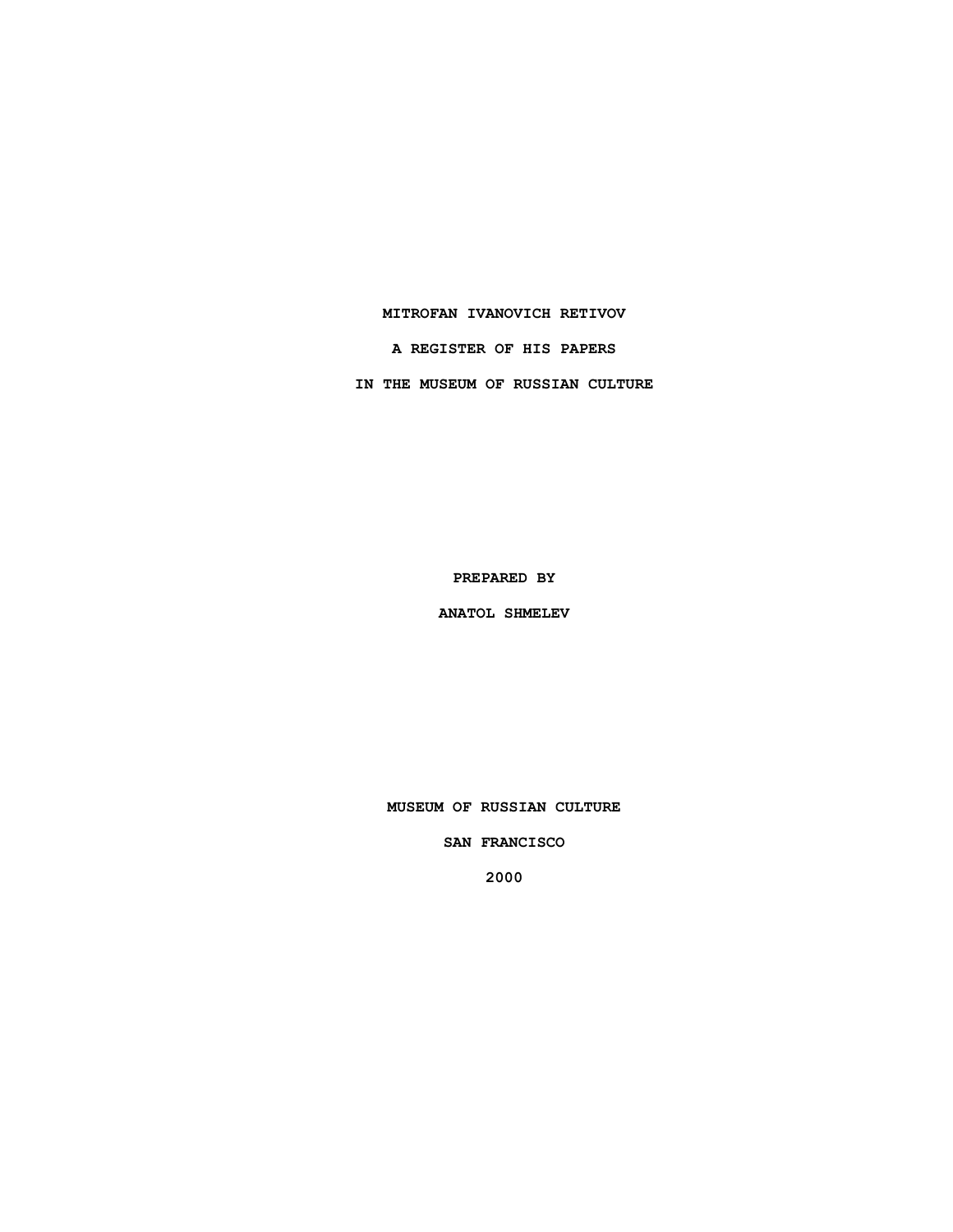# **MITROFAN IVANOVICH RETIVOV**

### **BIOGRAPHICAL NOTE**

| Born, Russia |
|--------------|
|              |

| 1901-1917 | Vice-President of the Pirogov medical conventions in<br>Moscow, St. Petersburg and Novocherkassk |
|-----------|--------------------------------------------------------------------------------------------------|
| 1917–1919 | Director of a hospital in Khar'kov, Russia                                                       |
| 1932      | Major, Red Cross, Paraguay                                                                       |

**1961 March 19 Died, Olegario Victor Andrade, Argentina**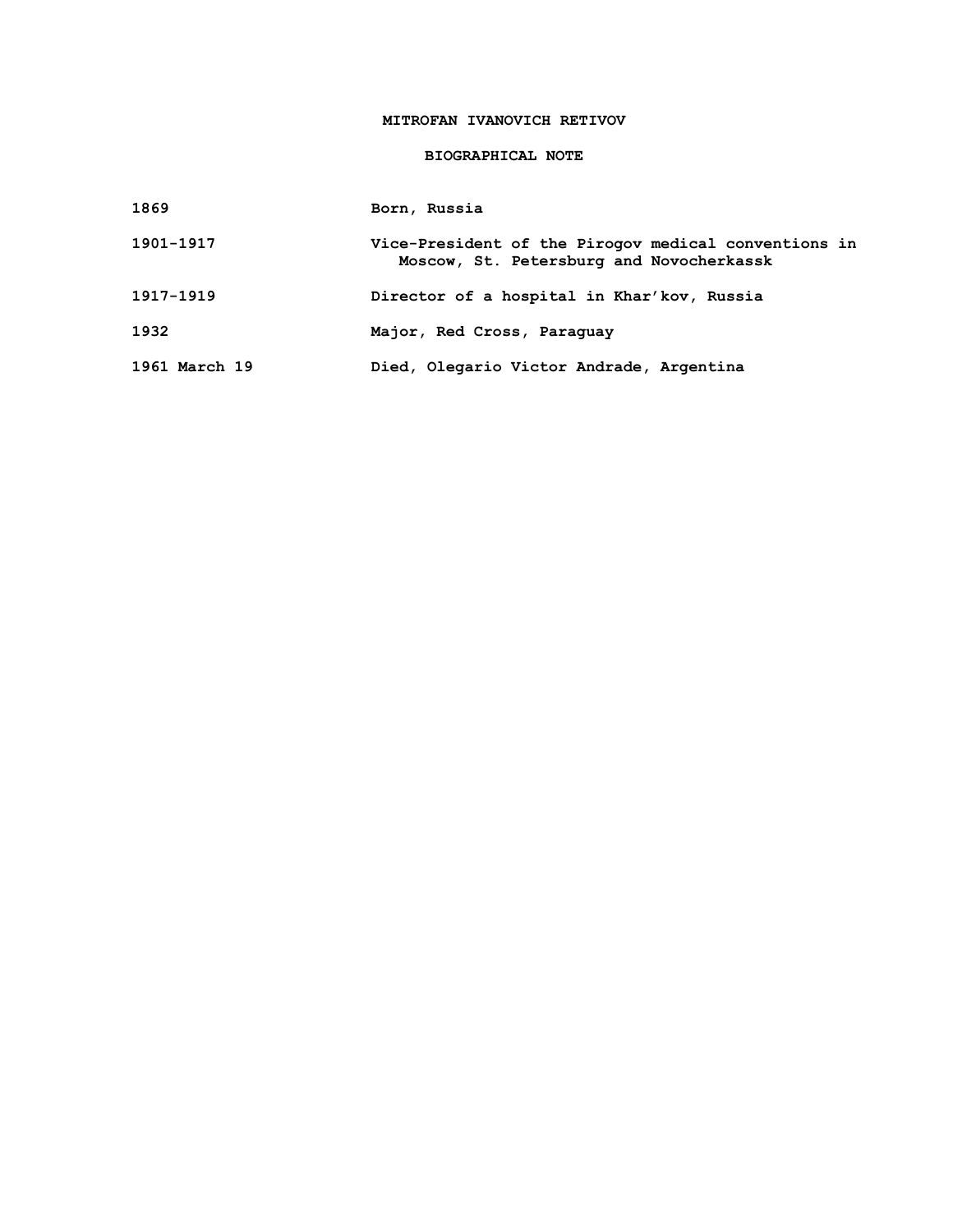#### **SCOPE AND CONTENT NOTE**

#### **MITROFAN IVANOVICH RETIVOV PAPERS**

**M. I. Retivov was a prominent doctor in pre-Revolutionary Russia. The collection contain autobiographical and semi-autobiographical writings, including memoirs of the Moscow University medical faculty in the 1890s, and a novel entitled "Moskva studencheskaia," as well as a study of V. I. Lenin and his role in Russian history. Other writings include a brief work on female doctors in pre-Revolutionary Russia.**

**Detailed processing and preservation microfilming for these materials were made possible by a generous grant from the National Endowment for the Humanities and by matching funds from the Hoover Institution and Museum of Russian Culture. The grant also provides depositing a microfilm copy in the Hoover Institution Archives. The original materials and copyright to them (with some exceptions) are the property of the Museum of Russian Culture, San Francisco. A transfer table indicating corresponding box and reel numbers is appended to this register.**

**The Hoover Institution assumes all responsibility for notifying users that they must comply with the copyright law of the United States (Title 17 United States Code) and Hoover Rules for the Use and Reproduction of Archival Materials.**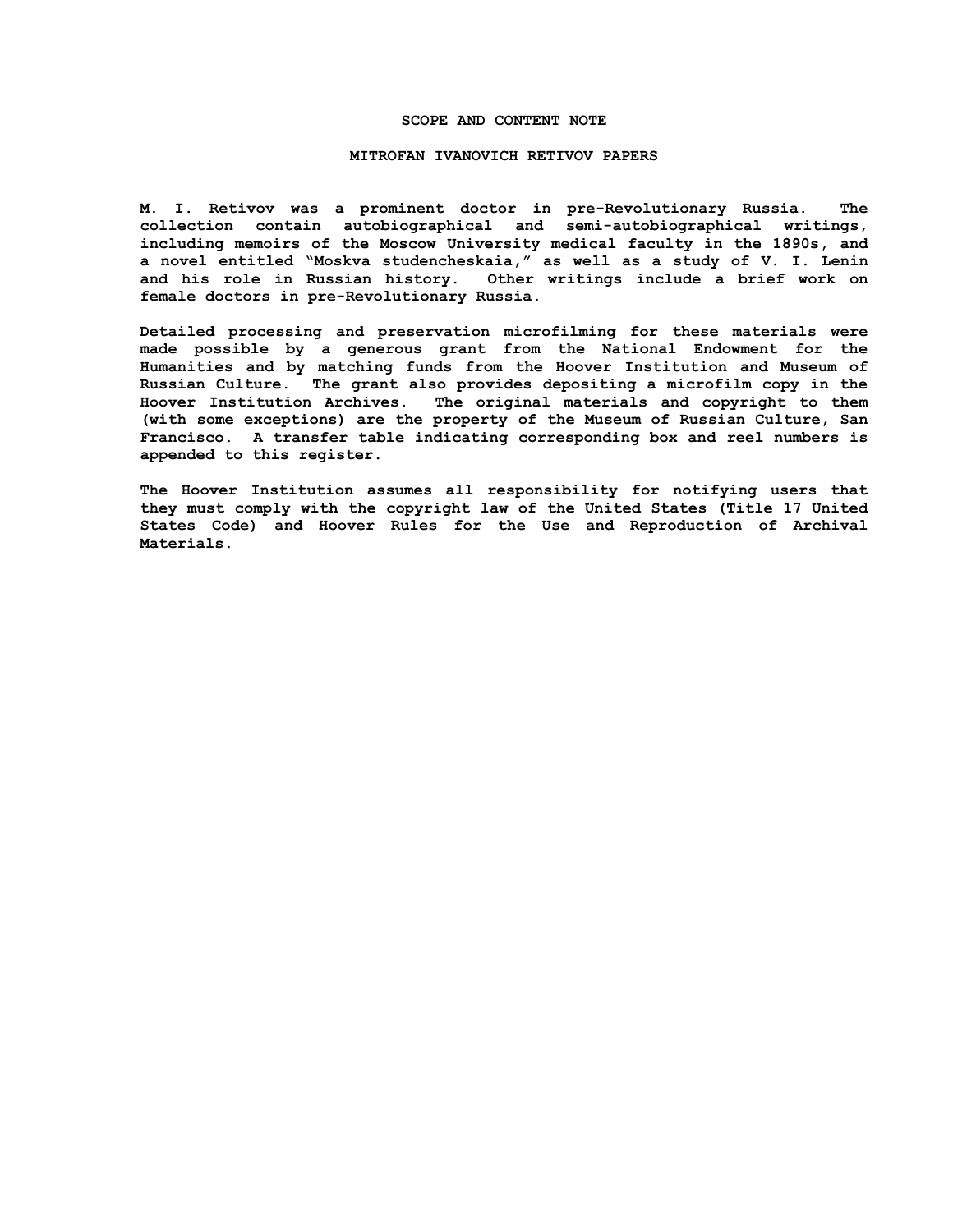### **REGISTER**

# **MITROFAN IVANOVICH RETIVOV PAPERS**

# **SERIES DESCRIPTION:**

| Box Nos      | Series                                                                                                                         |
|--------------|--------------------------------------------------------------------------------------------------------------------------------|
| $\mathbf{1}$ | BIOGRAPHICAL FILE, 1957-1961. Obituaries of M. I. Retivov<br>and his son, Georgii, and a short story by another son,<br>Sergei |
| 1            | CORRESPONDENCE, n.d. Fragment of a letter by an<br>unidentified individual                                                     |
| $1 - 2$      | WRITINGS, 1946-1949 and undated. Holographs of articles,<br>memoirs, book and speeches, arranged chronologically by<br>title   |
| 2            | PHOTOGRAPHS, 1940s. One album, consisting primarily of<br>photographs of family members                                        |